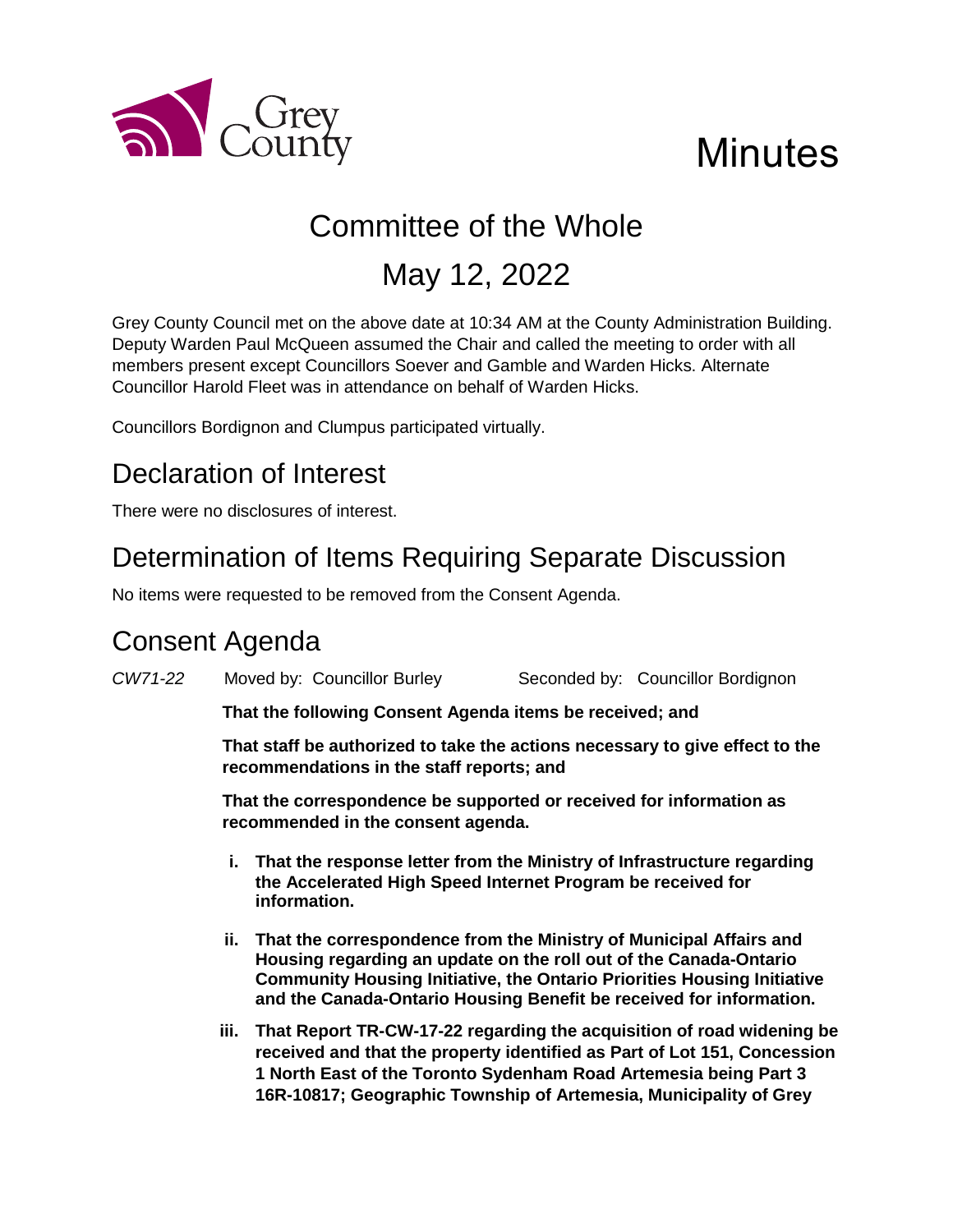**Highlands, County of Grey be acquired by The Corporation of the County of Grey for road widening purposes; and**

**That Staff be directed to proceed with the road acquisition prior to County Council approval as per Section 26.6 b) of the procedural bylaw in order to allow for the owners to commence their proposed development on the property in a timely manner.**

**iv. That all written and oral submissions received on the proposed redline revisions to plan of subdivision 42T-2018-08 were considered which helped to make an informed recommendation and decision; and**

**That PDR-CW-19-22 be received, and that in consideration of the draft plan of subdivision 42T-2018-08, and the matters to have regard for under Subsection 51(24) of the Planning Act, the County of Grey Committee of the Whole hereby approves the revised plan of subdivision on lands described as Part Lot 227, Concession 2, SWTSR (geographic Township of Proton) in the Township of Southgate.**

**v. That the Affordable Housing Task force minutes dated April 27, 2022 be adopted as presented; and**

**That the following resolutions contained therein be endorsed:**

- a. **That Report HDR-AF-07-22 regarding the request for proposal for architectural services for the 396 14th Street Owen Sound project be received for information.**
- b. **That Report PDR-AF-17-22 regarding an overview of the '***Bill 109: More Homes for Everyone Act'* **be received; and**

**That Report PDR-AF-17-22 be forwarded onto the Province of Ontario as the County of Grey's comments on Bill 109, More Homes for Everyone Act and the associated consultations posted on the Environmental Registry and Regulatory Registry through postings # 019-5283, 019-5284, 019-5285, 019-5826, 22-MMAH007 and 22- MMAH010; and**

**That the Report be shared with member municipalities and conservation authorities having jurisdiction within Grey County; and**

**That staff be authorized to proceed prior to County Council approval as per Section 25.6(b) of Procedural By-law 5003-18.**

c. **That the correspondence from the Ministry of Municipal Affairs and Housing regarding a new regulatory framework under the Community Housing Renewal Strategy be received for information.** 

Carried

Items for Direction and Discussion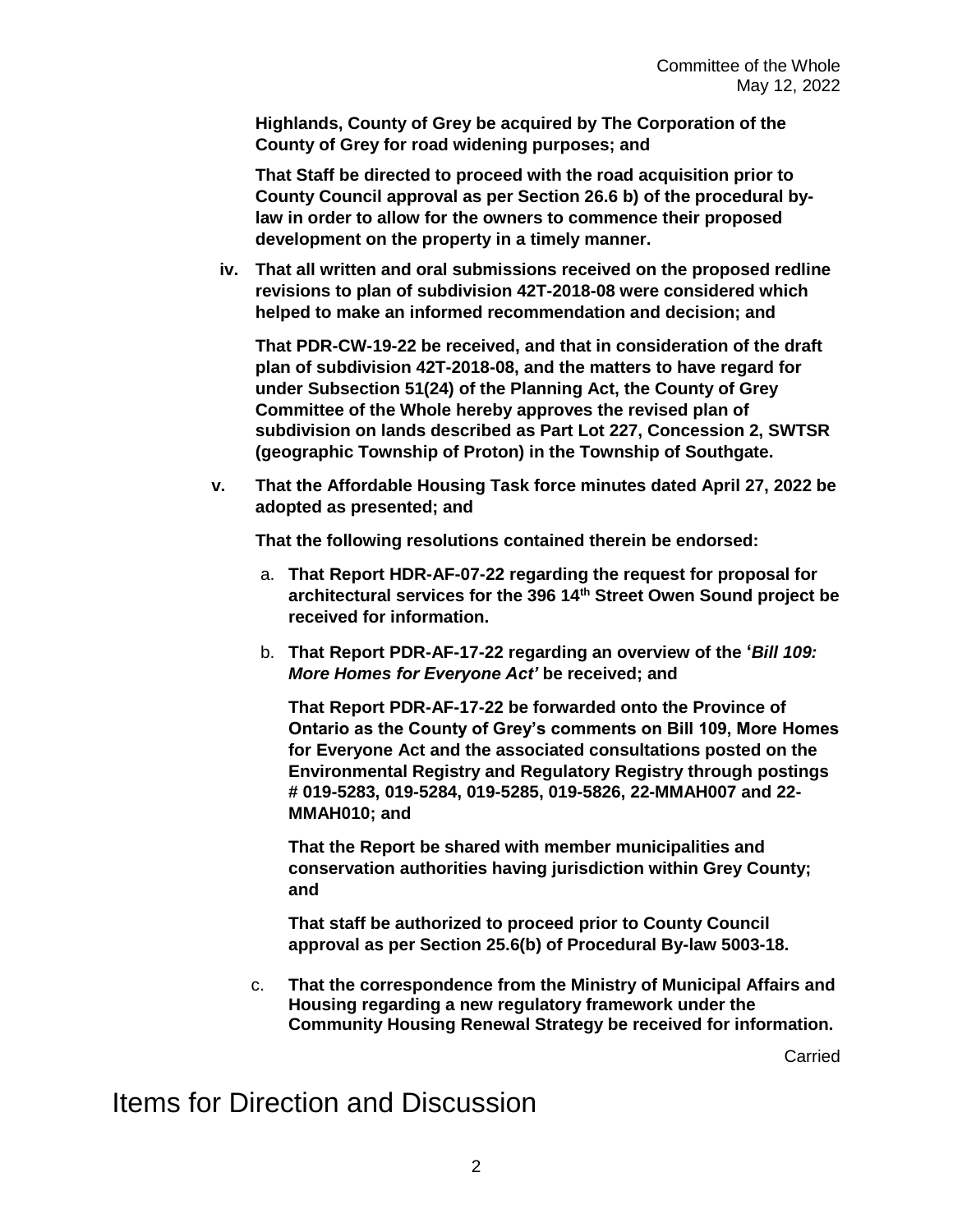#### Addendum to PDR-CW-06-22 University of Guelph Student **Projects**

*CW72-22* Moved by: Councillor Hutchinson Seconded by: Councillor Clumpus

**That Addendum to Report PDR-CW-06-22 regarding the two University of Guelph student projects entitled 'Grey County Green Development Standards' and 'Density is Not a Dirty Word Guide' be received; and**

**That staff be directed to utilize the two student reports as resources to inform future planning and climate change policies and project implementation; and**

**That the two student reports be shared with member municipalities across Grey County.**

Carried

#### PDR-CW-18-22 Sunvale Subdivision – 42T-2018-05 – West Grey

*CW73-22* Moved by: Councillor Robinson Seconded by: Councillor Hutchinson

#### **That Report PDR-CW-18-22 be received; and**

**That in consideration of the draft plan of subdivision application 42T-2018- 05, for lands described as Part of Divisions 2 and 3 of Lot 24, Concession 1 East of the Garafraxa Road (EGR), (geographic Township of Glenelg) in the Municipality of West Grey, the Grey County Council deems this plan of subdivision not to have lapsed as per section 51(33.1) of the** *Planning Act***, subject to the conditions set out in the original notice of decision; and**

**That the draft approval shall lapse after a period of three (3) years from May 26, 2022; and** 

**That staff be directed to include amendments to section 9.13.1 of the County Official Plan as part of the County's draft Official Plan Amendment # 11, to address these new** *Planning Act* **provisions; and**

**That a by-law be brought forward to delegate authority to the Director of Planning or their delegate to deem subdivisions not to have lapsed in accordance with section 51(33.1) of the** *Planning Act* **where support for doing so is received from the host municipality, and to delegate authority to Committee of the Whole in all other circumstances.**

Carried

The Committee recessed briefly then reconvened.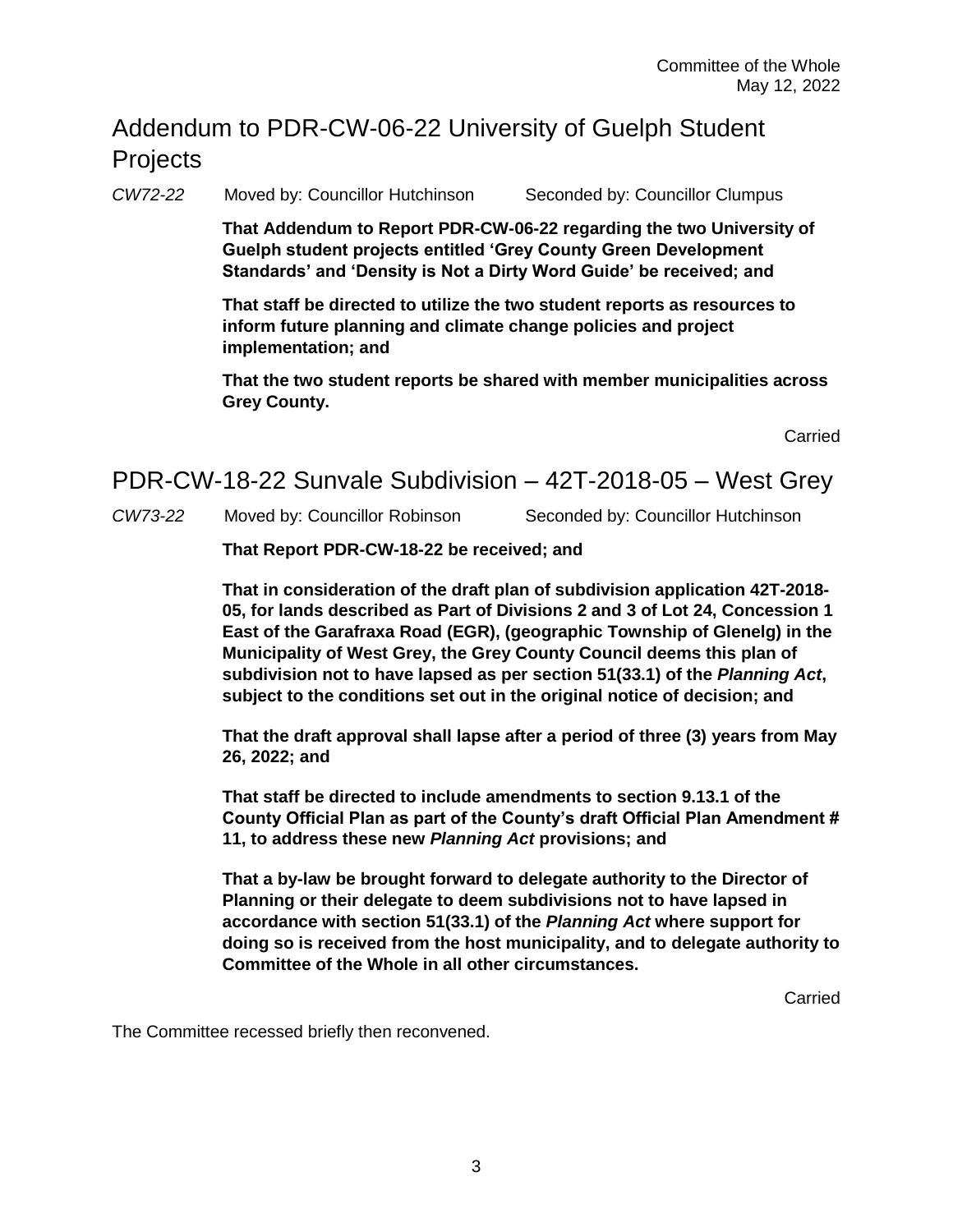#### EDTC-CW-11-22 Gallery Redesign – Grey Roots

*CW74-22* Moved by: Councillor Mackey Seconded by: Councillor Carleton

**That Report EDTC-CW-11-22 regarding the Grey Roots Gallery Redesign be received; and**

**That the fabrication and installation of the Abundance gallery be awarded to Wood & Wallworks on a single source contract for \$145,000 + HST; and**

**That the project deficit be funded from the Canada Cultural Spaces Fund if the application is successful and from any surplus realized in 2022, or if no surplus is realized, the funds be transferred from the Grey Roots General Reserve.** 

**Carried** 

### SSR-CW-06-22 Canada Wide Early Learning and Child Care Update

*CW75-22* Moved by: Councillor Fleet Seconded by: Councillor Robinson

**That Report SSR-CW-06-22 regarding updates to the Canada – Wide Early Learning and Child Care Program be received for information.** 

Carried

Correspondence from John Tamming - Climate Change Action Plan

Moved by: Councillor O'Leary Seconded by: Councillor Woodbury

**That the correspondence from John Tamming regarding Grey County's Climate Change Action Plan be received: and** 

**That Council provide direction on a response related to questions surrounding agricultural climate impacts and the resulting mitigation opportunities.**

*Primary Amendment*

*CW76-22* Moved by: Councillor Milne Seconded by: Councillor O'Leary

**That the motion be amended to reflect that the County of Grey support the identified actions within the Climate Change Action Plan approved by County Council; and**

**That staff reiterate the mitigation opportunities within that Plan and the discussion with the Agricultural Advisory Committee in the response to Mr. Tamming.** 

Carried